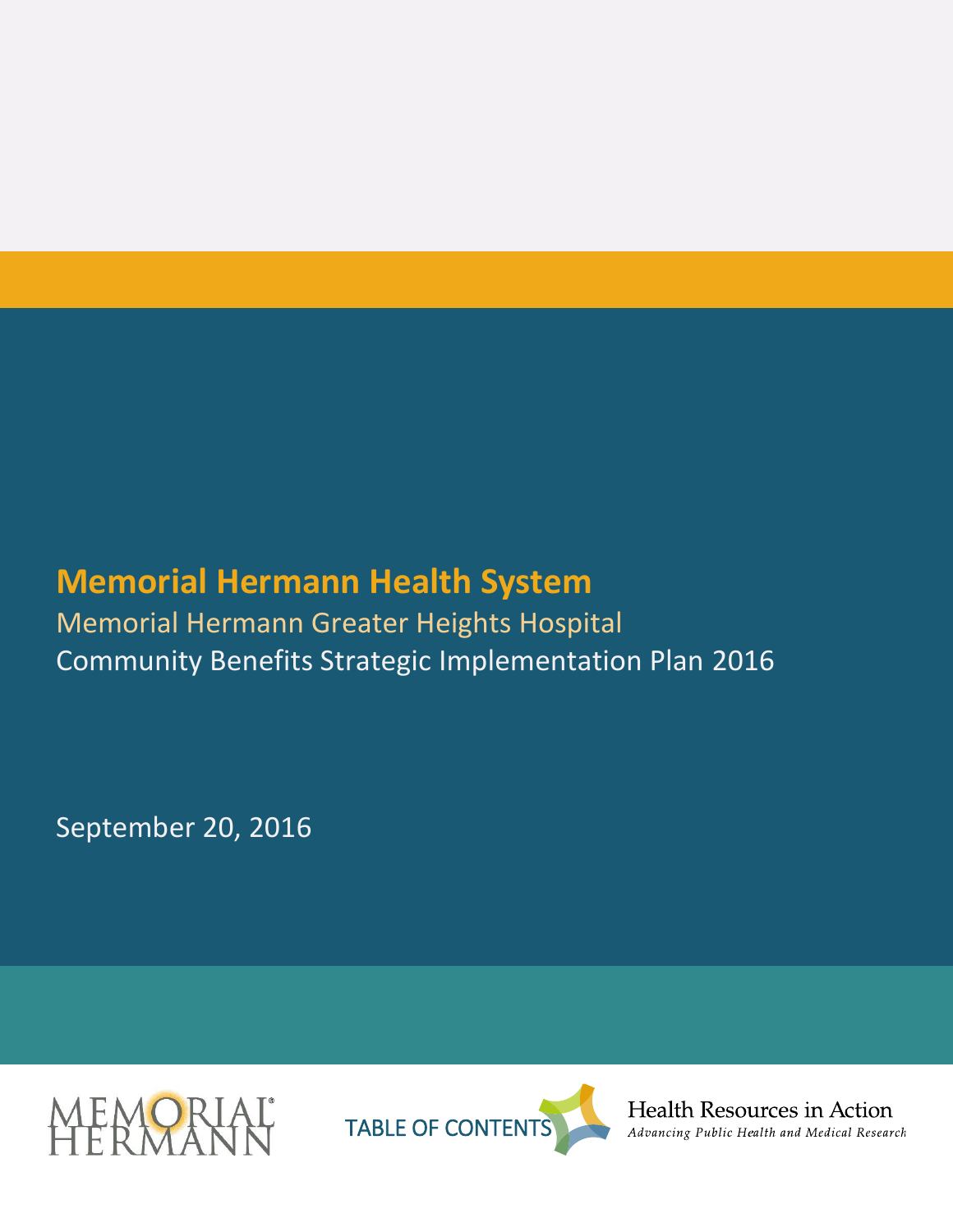| Memorial Hermann Greater Heights CHNA and Strategic Implementation Plan Work Group6 |  |
|-------------------------------------------------------------------------------------|--|
|                                                                                     |  |
|                                                                                     |  |
|                                                                                     |  |
|                                                                                     |  |
|                                                                                     |  |

Please address written comments on the Community Health Needs Assessment (CHNA) and Strategic Implementation Plan (SIP) and requests for a copy of the CHNA or SIP to:

#### **Deborah Ganelin**

Associate Vice President, Community Benefit Corporation Email: Deborah.Ganelin@memorialhermann.org 909 Frostwood Avenue, Suite 2.205 Houston, TX 77024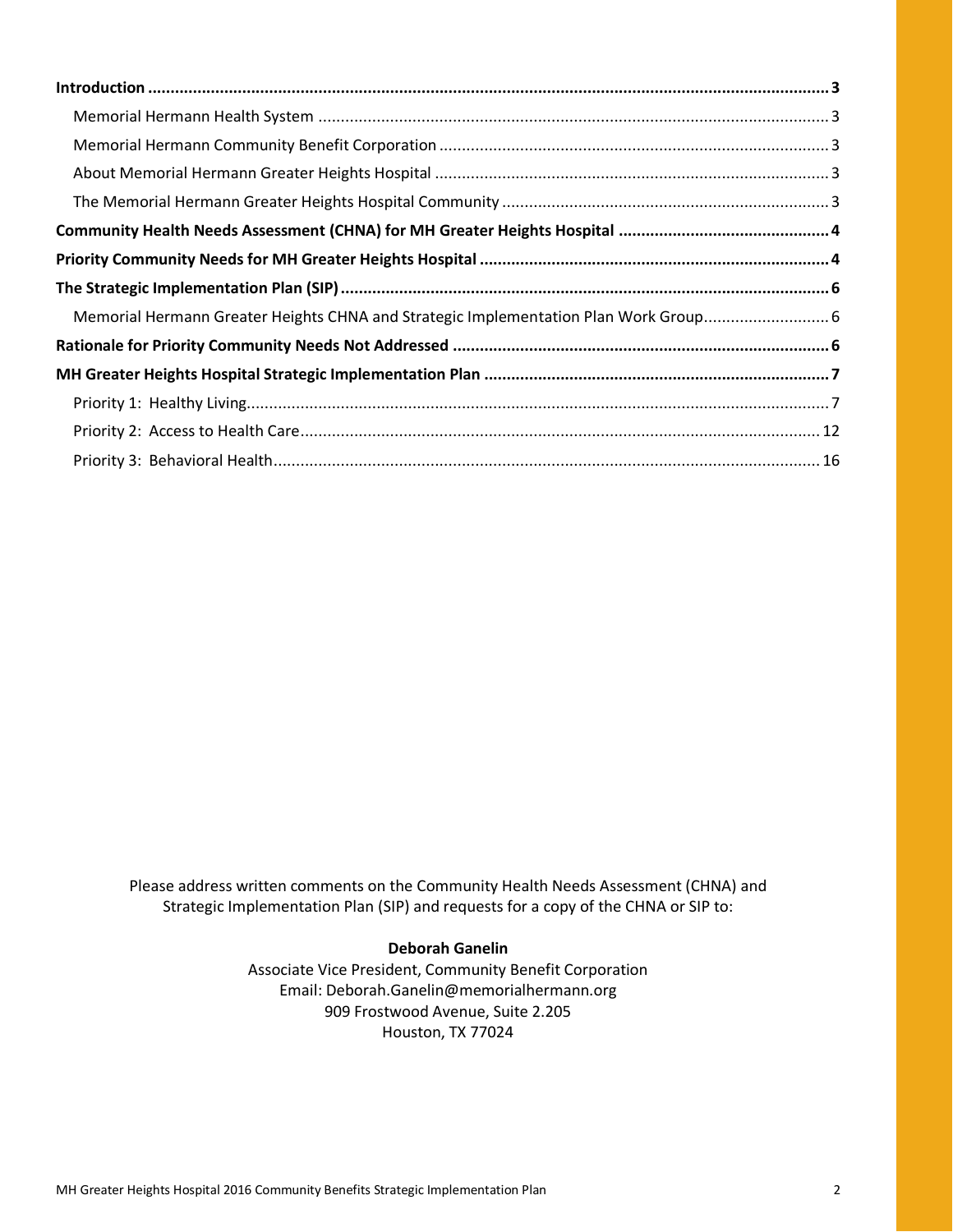# <span id="page-2-0"></span>**INTRODUCTION**

### <span id="page-2-1"></span>**Memorial Hermann Health System**

Proudly working for individuals and families for more than 109 years, Memorial Hermann Health System (MHHS) is the largest non-profit health care system in Southeast Texas. Memorial Hermann's 13 hospitals and numerous specialty programs and services serve the Greater Houston area, the fifth largest metropolitan area in the United States. To fulfill its mission of providing high quality health services in order to improve the health of the people in Southeast Texas, Memorial Hermann annually contributes more than \$451 million in uncompensated care, community health improvement, community benefits, health professions education, subsidized health services, research, and community education and awareness.

#### <span id="page-2-2"></span>**Memorial Hermann Community Benefit Corporation**

Established in 2007, Memorial Hermann Community Benefit Corporation (MHCBC) is a subsidiary of Memorial Hermann Health System. MHCBC's mission is to test and measure innovative solutions that reduce the impact of the lack of access to care on the individual, the health system and the community. MHCBC works in collaboration with other healthcare providers, government agencies, business leaders and community stakeholders to move closer to completion of an infrastructure for the Houston and Harris County region that will ensure a healthy, productive workforce.

Committed to making the greater Houston area a healthier and more vital place to live, MHHS and its subsidiary, MHCBC work together to provide or to collaborate with the following initiatives:

- Health Centers for Schools
- Mobile Dental Vans
- ER Navigators
- Nurse Health Line
- STEP Healthy to Reduce Obesity
- Neighborhood Health Centers
- Psychiatric Response Team
- Mental Health Crisis Clinics
- Home Behavioral Health Services

Since 2007, MHCBC has worked collaboratively with health related organizations, physicians groups, research and educational institutes, businesses, nonprofits, and government organizations to identify, raise awareness and to meet community health needs. Conducted every three years for each of MHHS's hospitals, the Community Health Needs Assessments (CHNA) guide MHCBC and the entire MHHS to better respond to each community's unique health challenges. The CHNA process enables each hospital within MHHS to develop programs and services that advance the health of its community, building the foundation for systemic change across the greater Houston area.

#### <span id="page-2-3"></span>**About Memorial Hermann Greater Heights Hospital**

Located in the heart of Houston adjacent to The Houston Heights, Memorial Hermann Greater Heights Hospital (hereafter MH Greater Heights) has been caring for families since 1966. A facility with more than 600 affiliated doctors, MH Greater Heights provides a wide range of medical specialties, including heart and vascular care, orthopedics, cancer treatment, sleep labs, diagnostic imaging, rehabilitation, women's care and wound care.

#### <span id="page-2-4"></span>**The Memorial Hermann Greater Heights Hospital Community**

The MH Greater Heights community is defined by the city of Houston, located within Harris County. MH Greater Heights defines its community geographically as the top 75% of zip codes corresponding to inpatient discharges in fiscal year 2015. These selected zip codes correspond to the city of Houston in Harris County. All MH Greater Heights inpatient discharges in fiscal year 2015 occurred among residents of Harris County (100.0%).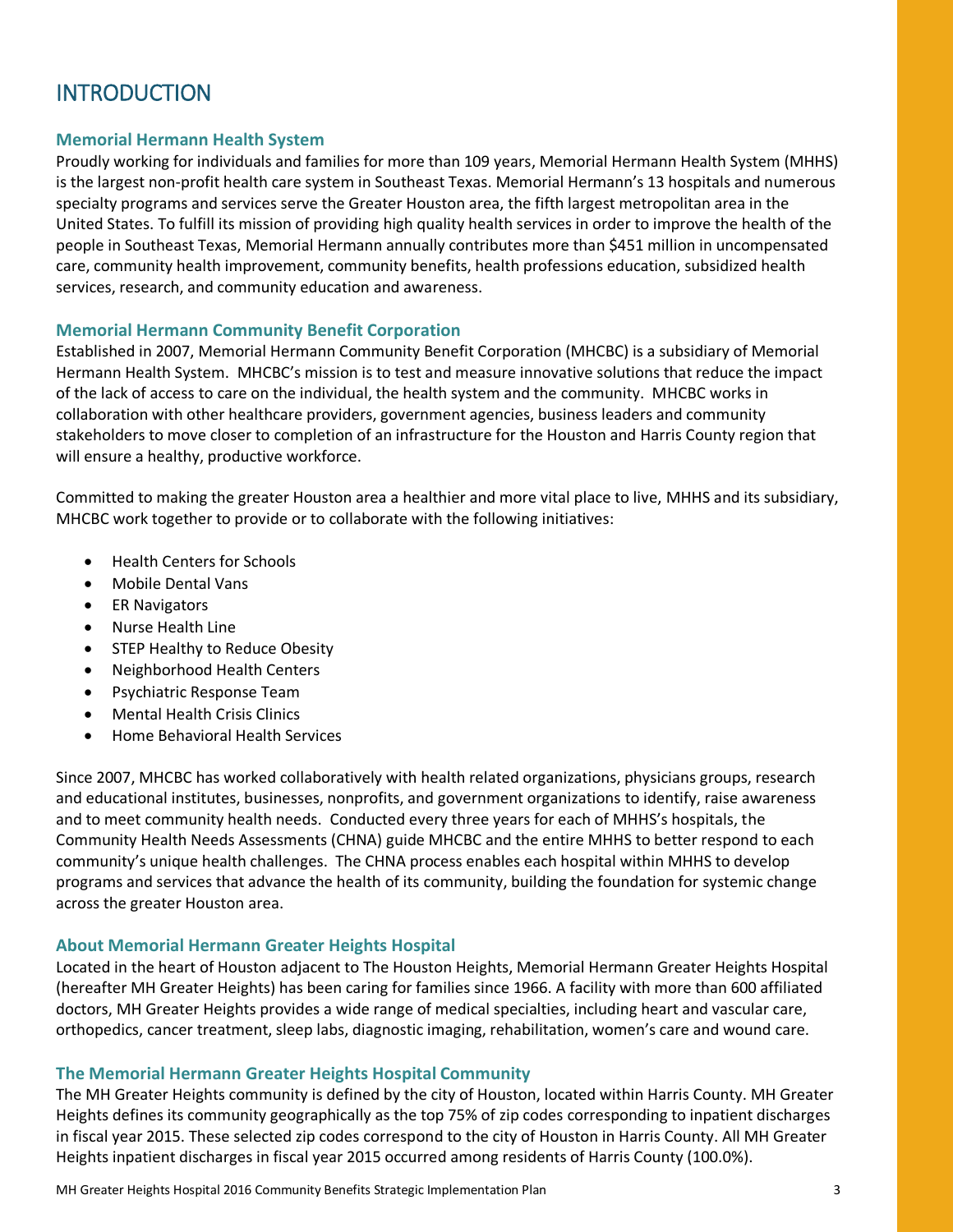It is important to recognize that multiple factors have an impact on health, and there is a dynamic relationship between people and their lived environments. Where we are born, grow, live, work, and age—from the environment in the womb to our community environment later in life—and the interconnections among these factors are critical to consider. That is, not only do people's genes and lifestyle behaviors affect their health, but health is also influenced by more upstream factors such as employment status and quality of housing stock. The social determinants of health framework addresses the distribution of wellness and illness among a population. While the data to which we have access is often a snapshot of a population in time, the people represented by that data have lived their lives in ways that are constrained and enabled by economic circumstances, social context, and government policies.

In addition to considering the social determinants of health, it is critical to understand how these characteristics disproportionately affect vulnerable populations. Health equity is defined as all people having the opportunity to "attain their full health potential" and no one is "disadvantaged from achieving this potential because of their social position or other socially determined circumstance." When examining the larger social and economic context of the population (e.g., upstream factors such as housing, employment status, racial/ethnic discrimination, the built environment, and neighborhood level resources), the disparities and inequities that exist for traditionally underserved groups need to be considered.

# <span id="page-3-0"></span>COMMUNITY HEALTH NEEDS ASSESSMENT (CHNA) FOR MH GREATER HEIGHTS **HOSPITAL**

To ensure that MH Greater Heights' community benefit activities and programs are meeting the health needs of the community, MH Greater Heights conducted a Community Health Needs Assessment (CHNA).

The CHNA was guided by a participatory, collaborative approach, which examined health in its broadest sense over a six-month period. This process included integrating existing secondary data on social, economic, and health issues in the region with qualitative information from 11 focus groups with community residents and service providers and 27 interviews with community stakeholders. Focus groups and interviews were conducted with individuals from the Greater Houston area and from within MH Greater Heights' diverse community.

# <span id="page-3-1"></span>PRIORITY COMMUNITY NEEDS FOR MH GREATER HEIGHTS HOSPITAL

The following key health issues emerged most frequently from a review of the available data across all MHHS hospitals and were considered in the selection of the system-wide Strategic Implementation Plan (SIP) health priorities:

- Health Care Access
- Issues Related to Aging
- Behavioral Health, Including Substance Abuse and Mental Health
- **•** Transportation
- Healthy Eating, Active Living, and Overweight/Obesity
- Chronic Disease Management

HRiA facilitated MHHS leadership in an initial narrowing of the priorities based on key criteria, outlined in [Figure](#page-4-0)  [1,](#page-4-0) which could be applied across all CHNAs in the system. MHHS applied these criteria to select system-level priorities for approval by representatives from MH Greater Heights.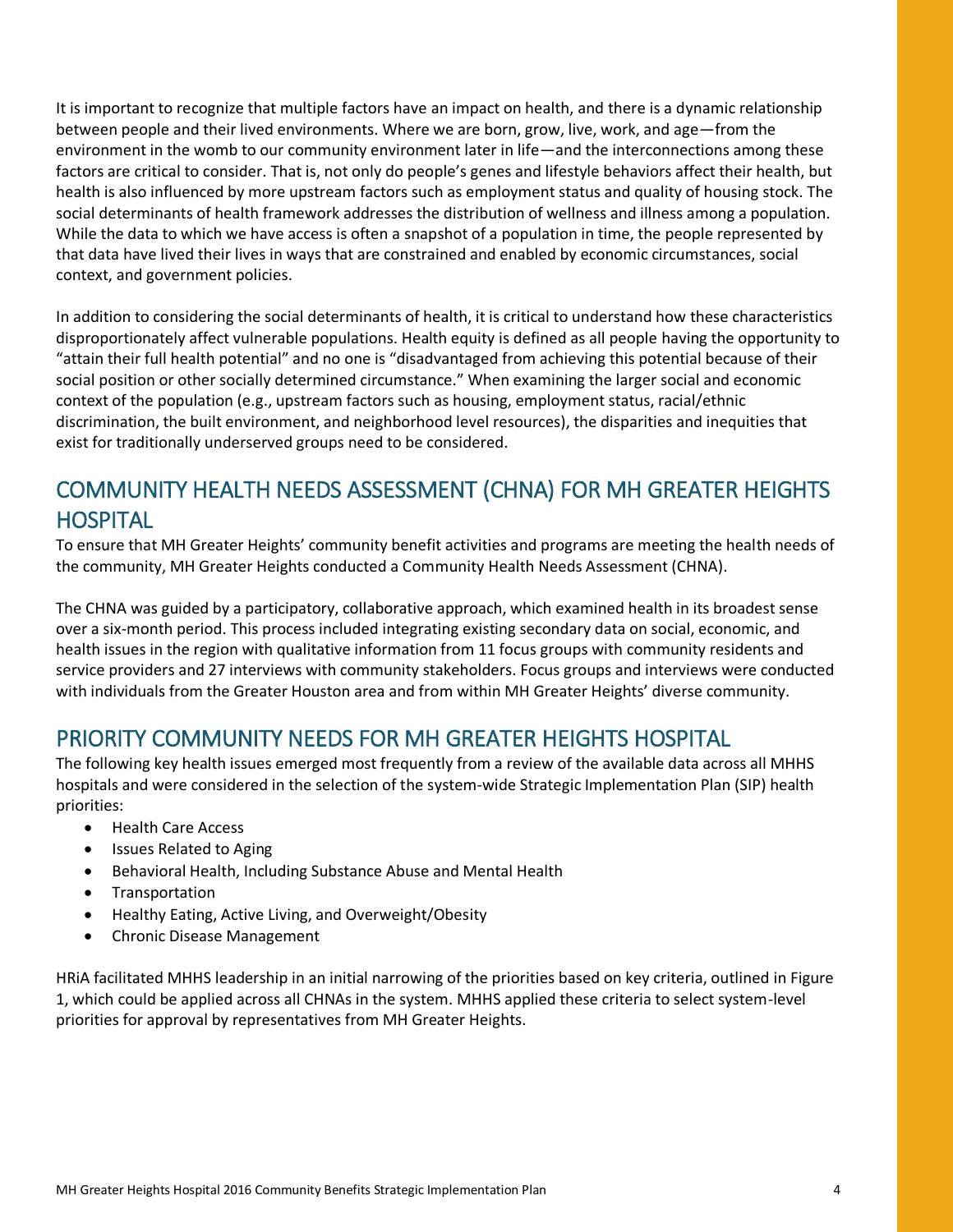#### <span id="page-4-0"></span>**Figure 1: Criteria for Prioritization**

|                                     | <b>RELEVANCE</b><br>How Important Is It?                                                                                                     |                                                               | <b>APPROPRIATENESS</b><br>Should We Do It?                                                                                                                          |                                                               | <b>IMPACT</b><br>What Will We Get Out of It?                                                                                                                                                 |                                     | <b>FEASIBILITY</b><br>Can We do It?                                                                                                                                                         |
|-------------------------------------|----------------------------------------------------------------------------------------------------------------------------------------------|---------------------------------------------------------------|---------------------------------------------------------------------------------------------------------------------------------------------------------------------|---------------------------------------------------------------|----------------------------------------------------------------------------------------------------------------------------------------------------------------------------------------------|-------------------------------------|---------------------------------------------------------------------------------------------------------------------------------------------------------------------------------------------|
| $\bullet$<br>$\bullet$<br>$\bullet$ | Burden (magnitude and<br>severity, economic<br>cost; urgency of the<br>problem)<br>Community concern<br>Focus on equity and<br>accessibility | $\bullet$<br>$\bullet$<br>$\bullet$<br>$\bullet$<br>$\bullet$ | <b>Ethical and moral</b><br><i>issues</i><br>Human rights issues<br>Legal aspects<br><b>Political and social</b><br>acceptability<br>Public attitudes and<br>values | $\bullet$<br>$\bullet$<br>$\bullet$<br>$\bullet$<br>$\bullet$ | <b>Effectiveness</b><br>Coverage<br>Builds on or enhances<br>current work<br>Can move the needle<br>and demonstrate<br>measureable outcomes<br>Proven strategies to<br>address multiple wins | $\bullet$<br>$\bullet$<br>$\bullet$ | Community capacity<br><b>Technical capacity</b><br>Economic capacity<br>Political capacity/will<br>Socio-cultural aspects<br><b>Ethical aspects</b><br>Can identify easy<br>short-term wins |
|                                     |                                                                                                                                              |                                                               |                                                                                                                                                                     |                                                               |                                                                                                                                                                                              |                                     |                                                                                                                                                                                             |

The top three key priorities identified by this process were:

- 1. Healthy Living
- 2. Behavioral Health
- 3. Health Care Access

In May 2016, HRiA led a two-hour, facilitated conversation with Memorial Hermann Health System (MHHS), MH Greater Heights, and the other twelve MHHS hospitals (MH Katy, MH Rehabilitation Hospital - Katy, MH Northeast, MH Memorial City, MH Southeast, MH Southwest, MH Sugar Land, MH TIRR, MH TMC, MH The Woodlands, MH First Colony Surgical Hospital, MH Kingwood Surgical Hospital) participating in its 2016 CHNA-SIP process. This conversation included a presentation of the priorities identified by the Community Health Needs Assessment (CHNA) across all MHHS hospitals, including a discussion of the key criteria for prioritization and the impact of these health issues on the most vulnerable populations. After discussion among all hospital facilities, representatives came to consensus on these three top key priorities for each hospital facility and agreed, as they develop their hospital's Strategic Implementation Plan (SIP), to set hospital-specific goals, objectives, and strategies within them that addressed the facility's specific service area and populations served.

These three overarching priorities reflect all of the needs identified system-wide in the CHNAs including transportation (reflected under Access to Health Care), substance abuse (reflected under Behavioral Health), and issues related to aging (considered as one of several vulnerable populations addressed across the SIPs.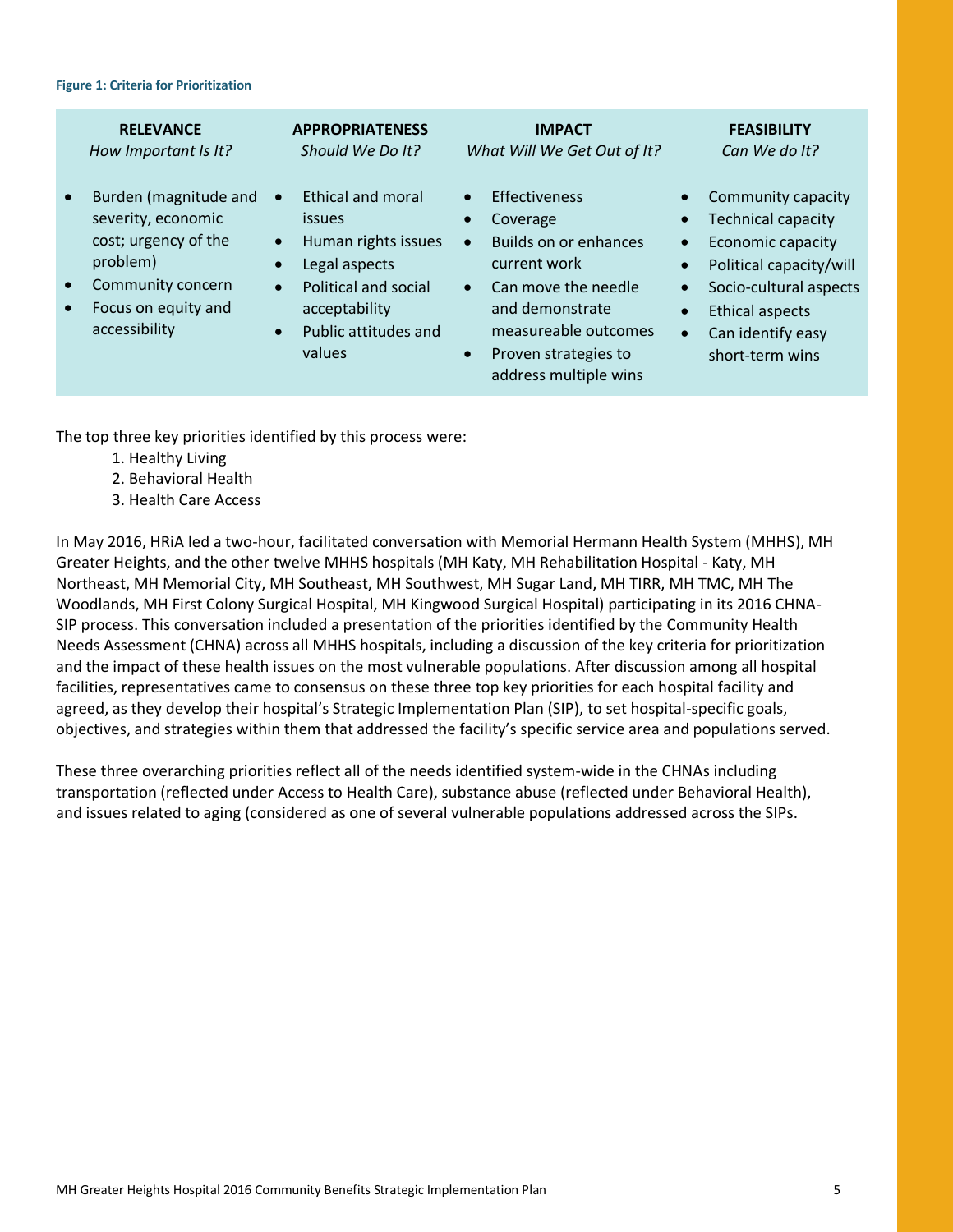# <span id="page-5-0"></span>THE STRATEGIC IMPLEMENTATION PLAN (SIP)

The goal of the 2016-2019 Strategic Implementation Plan is to:

- Develop a 3-year plan for the hospital to address the top priority health issues identified by the CHNA process
- Describe a rationale for any priority health issues the hospital does not plan to address
- Develop goals and measurable objectives for the hospital's initiatives
- Select strategies, taking into account existing hospital programs, to achieve the goals and objectives
- Identify community partners who will help address each identified health priority.

The 2016-2019 Strategic Implementation Plan is designed to be updated quarterly, reviewed annually and modified as needed.

<span id="page-5-1"></span>**Memorial Hermann Greater Heights CHNA and Strategic Implementation Plan Work Group**

- Stephanie Campbell, Manager Case Management
- Tamara Lee-Constable, RN Emergency Room
- Jason Glover, Director Operations
- Ivee Sauls, Senior Marketing/Communication Representative
- Shannan Dillard, Director Business Office
- Sandra Cummins, Employer Liaison Occupational Medicine
- Christine Goodson, Diabetes Educator
- Angela Sisk, Oncology Nurse Navigator

## <span id="page-5-2"></span>RATIONALE FOR PRIORITY COMMUNITY NEEDS NOT ADDRESSED

All priority community needs identified by the Community Health Needs Assessment are addressed in this Strategic Implementation Plan.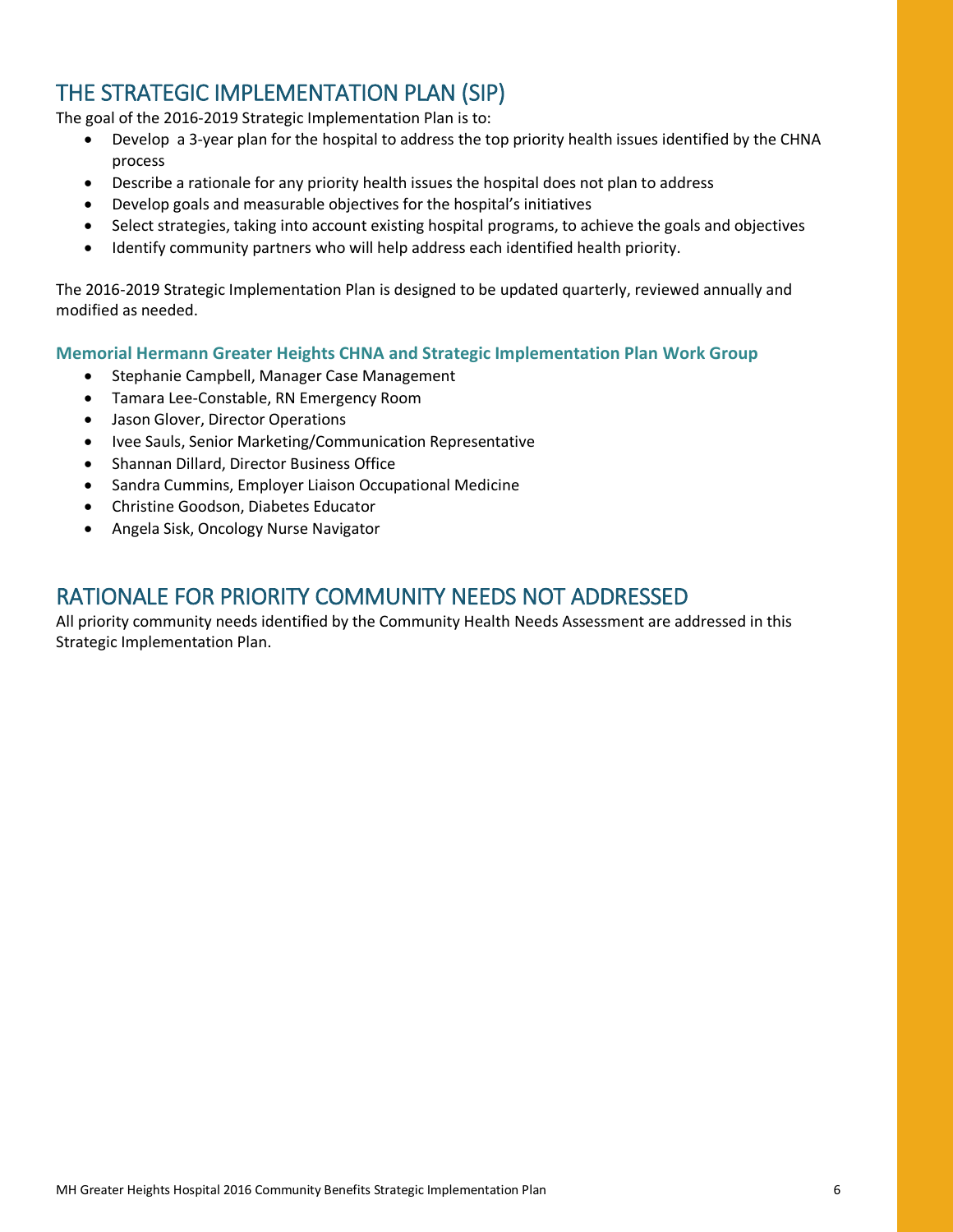# MH GREATER HEIGHTS HOSPITAL STRATEGIC IMPLEMENTATION PLAN

### **Priority 1: Healthy Living**

<span id="page-6-1"></span><span id="page-6-0"></span>

| <b>Priority 1:</b><br><b>Healthy Living</b>                                                                                                                                                                                                                                                                                                                                                             |                    |                                |  |  |
|---------------------------------------------------------------------------------------------------------------------------------------------------------------------------------------------------------------------------------------------------------------------------------------------------------------------------------------------------------------------------------------------------------|--------------------|--------------------------------|--|--|
| Empower individuals to manage their health and be proactive in their care to maximize healthy living for future generations.<br>Goal 1:                                                                                                                                                                                                                                                                 |                    |                                |  |  |
| <b>Early Detection and Screening</b><br>Objective 1.1: Increase awareness and provide early detection screenings for our community                                                                                                                                                                                                                                                                      |                    |                                |  |  |
| <b>Outcome Indicators:</b>                                                                                                                                                                                                                                                                                                                                                                              | <b>Baseline</b>    | FY 2020 Target                 |  |  |
| Number of screenings provided<br>$\bullet$                                                                                                                                                                                                                                                                                                                                                              | Establish Baseline | $5% >$ Baseline                |  |  |
| Number of education/support group events hosted or participated in                                                                                                                                                                                                                                                                                                                                      | 61/year            | 75/year                        |  |  |
| <b>Strategies:</b>                                                                                                                                                                                                                                                                                                                                                                                      |                    | Timeline:<br><b>Year 1,2,3</b> |  |  |
| Conduct free screenings (cancer, HIV, Hepatitis C, Vascular (screening for blocked arteries diabetes, etc.)<br>1.1.1:                                                                                                                                                                                                                                                                                   |                    | 1, 2, 3                        |  |  |
| 1.1.2:<br>Conduct support groups on diabetes, cancer, wound care, amputation, COPD, and stroke (See 1.5.1)                                                                                                                                                                                                                                                                                              |                    | 1, 2, 3                        |  |  |
| Conduct Lunch and Learns for employers, organizations and community members (See 1.3.5)<br>1.1.3:                                                                                                                                                                                                                                                                                                       |                    | 1, 2, 3                        |  |  |
| Provide information on services available and conduct education sessions at health fairs (See 1.2.3 and 1.3.5)<br>1.1.4:                                                                                                                                                                                                                                                                                |                    | 1, 2, 3                        |  |  |
| <b>Monitoring/Evaluation Approach:</b><br>Counts and data assessed and entered in a database at the conclusion of each event<br>Quarterly Community Benefit Steering Committee Review<br><b>Potential Partners:</b><br>Community organizations that work with at-risk populations - churches, county clinics, safety- net resources<br>$\bullet$<br>Chambers of Commerce, businesses and employers<br>٠ |                    |                                |  |  |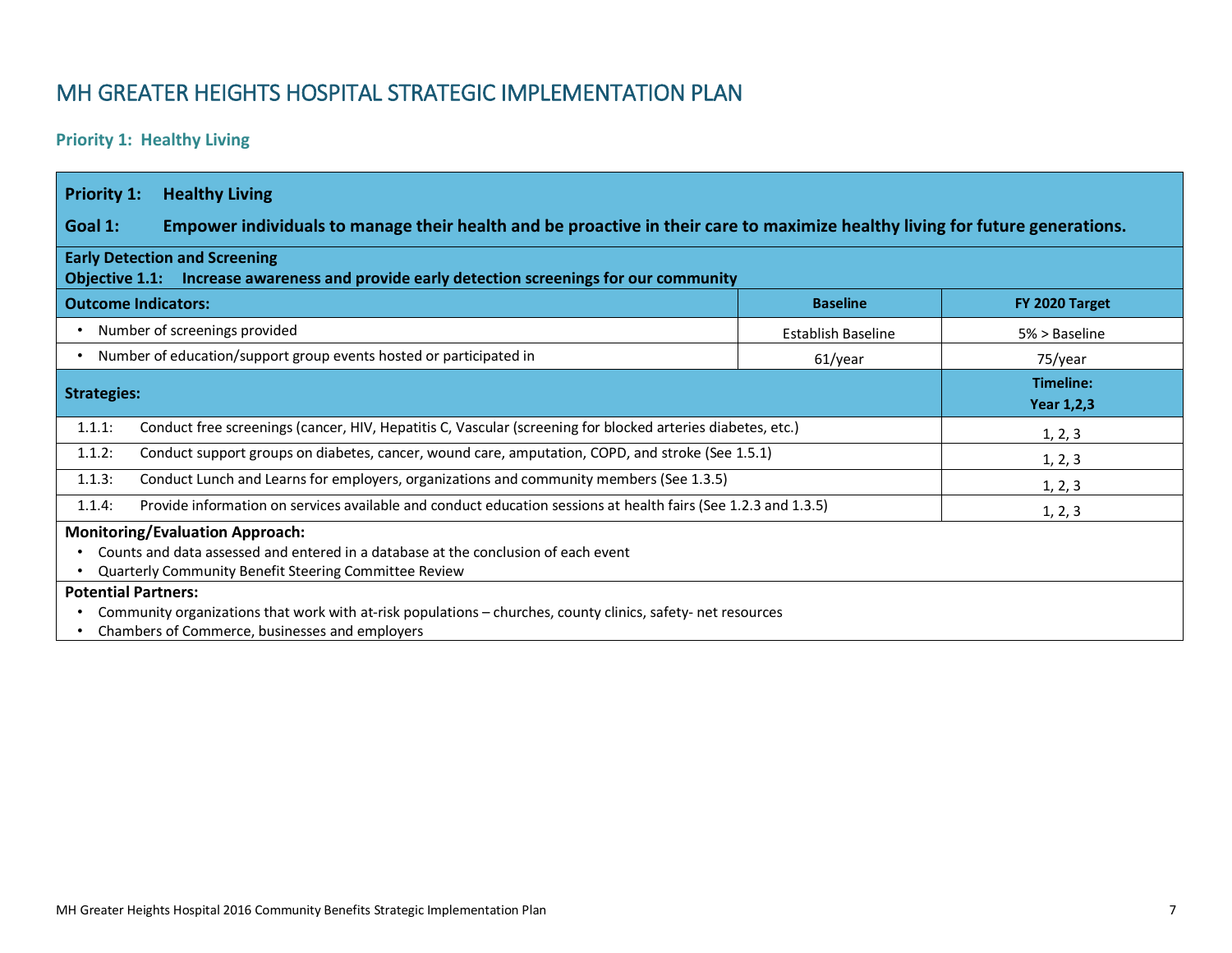### **Priority 1: Healthy Living**

**Goal 1: Empower individuals to manage their health and be proactive in their care to maximize healthy living for future generations.** 

#### **Obesity Prevention**

**Objective 1.2: Educate the community to live healthier lifestyles through nutrition and exercise**

| <b>Outcome Indicators:</b>                                                                                                                                                                                                                                                                                                | <b>Baseline</b>           | FY 2020 Target                 |
|---------------------------------------------------------------------------------------------------------------------------------------------------------------------------------------------------------------------------------------------------------------------------------------------------------------------------|---------------------------|--------------------------------|
| Pounds of produce distributed to community partners via community garden                                                                                                                                                                                                                                                  | Establish Baseline Year 1 | 5% > Baseline                  |
| Number of times co-op distributes food at facility                                                                                                                                                                                                                                                                        | Establish Baseline Year 1 | Monthly                        |
| Number educational events connected with nutrition and exercise                                                                                                                                                                                                                                                           | 5                         | 10                             |
| <b>Strategies:</b>                                                                                                                                                                                                                                                                                                        |                           | Timeline:<br><b>Year 1,2,3</b> |
| Provide financial support and coordinate volunteers to establish a community garden with a lower income neighborhood<br>1.2.1:<br>(See 1.3.3)                                                                                                                                                                             |                           | 1, 2, 3                        |
| Establish a co-op for fresh fruits and vegetables at the hospital for staff and community members (See 1.3.4)<br>1.2.2:                                                                                                                                                                                                   |                           | 1, 2, 3                        |
| Host educational sessions about nutrition and exercise (See 1.1.4)<br>1.2.3:                                                                                                                                                                                                                                              |                           | 1, 2, 3                        |
| <b>Monitoring/Evaluation Approach:</b><br>Weighing pounds of food donated/distributed<br>Amount of time co-op pick-up is available at hospital<br>Count of education events/participants that have nutrition focus aggregated and entered in after each event<br>Quarterly review by Community Benefit Steering Committee |                           |                                |
| <b>Potential Partners:</b><br>Diabetes organizations<br>Local schools, churches, civic organizations, HOAs and employers<br>Local farmer's market                                                                                                                                                                         |                           |                                |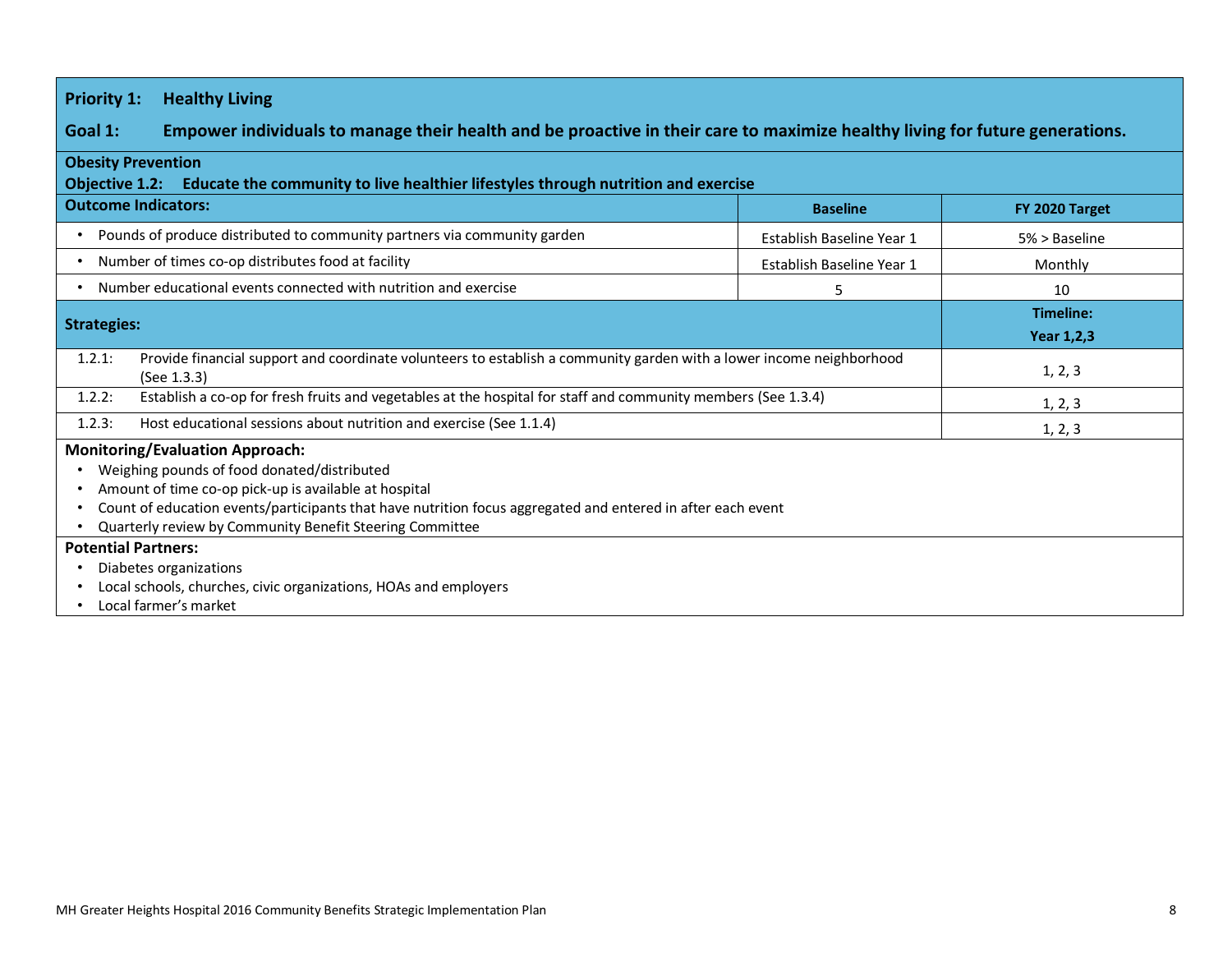| <b>Priority 1:</b><br><b>Healthy Living</b>                                                                                                                                                                 |                           |                   |  |  |
|-------------------------------------------------------------------------------------------------------------------------------------------------------------------------------------------------------------|---------------------------|-------------------|--|--|
| Goal 1:<br>Empower individuals to manage their health and be proactive in their care to maximize healthy living for future generations.                                                                     |                           |                   |  |  |
| <b>Access to Healthy Food</b><br>Objective 1.3: Provide education on healthy food options and healthier food at a lower cost for our community members                                                      |                           |                   |  |  |
| <b>Outcome Indicators:</b>                                                                                                                                                                                  | <b>Baseline</b>           | FY 2020 Target    |  |  |
| Number of ER patients screened for food insecurity via the MH ER Navigation program                                                                                                                         | 2,162                     | 2,162             |  |  |
| Number of CHW referrals to community food pantries via the MH ER Navigation program                                                                                                                         | 709                       | 709               |  |  |
| Number of supported community events hosted by local partners via the MH ER Navigation<br>program                                                                                                           | $\mathbf 0$               | 2                 |  |  |
| Establishment of community garden                                                                                                                                                                           | Not Implemented           | Implemented       |  |  |
| Pounds of produce distributed to community partners                                                                                                                                                         | Establish Baseline Year 1 | 5% > Baseline     |  |  |
| <b>Strategies:</b>                                                                                                                                                                                          |                           | <b>Timeline:</b>  |  |  |
|                                                                                                                                                                                                             |                           | <b>Year 1,2,3</b> |  |  |
| Continue to participate in the MH ER Navigation program in which participants are screened for food insecurity and referred to<br>1.3.1<br>1, 2, 3<br>food pantries if necessary (See 2.4.2)                |                           |                   |  |  |
| 1.3.2:<br>Collect food to support food pantries or special events hosted by community partners                                                                                                              | 1,2,3                     |                   |  |  |
| Provide financial support and coordinate volunteers to establish a community garden with a lower income neighborhood (See<br>1.3.3:<br>1.2.1)                                                               | 1,2,3                     |                   |  |  |
| Establish a co-op for fresh fruits and vegetables at the hospital for staff and community members (See 1.2.2)<br>1.3.4:                                                                                     | 1,2,3                     |                   |  |  |
| Provide education about healthy portions and healthy food choices to employers, organizations and community members via<br>1.3.5:<br>health fairs and Lunch and Learns (See strategies under Objective 1.1) | 1,2,3                     |                   |  |  |
| <b>Monitoring/Evaluation Approach:</b>                                                                                                                                                                      |                           |                   |  |  |
| <b>Community Garden Workplan Milestones</b>                                                                                                                                                                 |                           |                   |  |  |
| Co-op distribution frequency and participants<br>Count of educational events/participants                                                                                                                   |                           |                   |  |  |
| Patient activity documented and reported within the MH ER Navigation electronic record system                                                                                                               |                           |                   |  |  |
| <b>Potential Partners:</b>                                                                                                                                                                                  |                           |                   |  |  |
| Local schools, churches, civic organizations, HOAs and employers                                                                                                                                            |                           |                   |  |  |
| Local farmer's market<br>$\bullet$                                                                                                                                                                          |                           |                   |  |  |
| Ministry Assistance of the New Northwest Alliance (MANNA)                                                                                                                                                   |                           |                   |  |  |
| <b>Wesley Community Center</b>                                                                                                                                                                              |                           |                   |  |  |
| <b>LINC's Greenspoint Pantry</b>                                                                                                                                                                            |                           |                   |  |  |
| Comunidad de Gracia                                                                                                                                                                                         |                           |                   |  |  |
| MH Community Benefit Corporation                                                                                                                                                                            |                           |                   |  |  |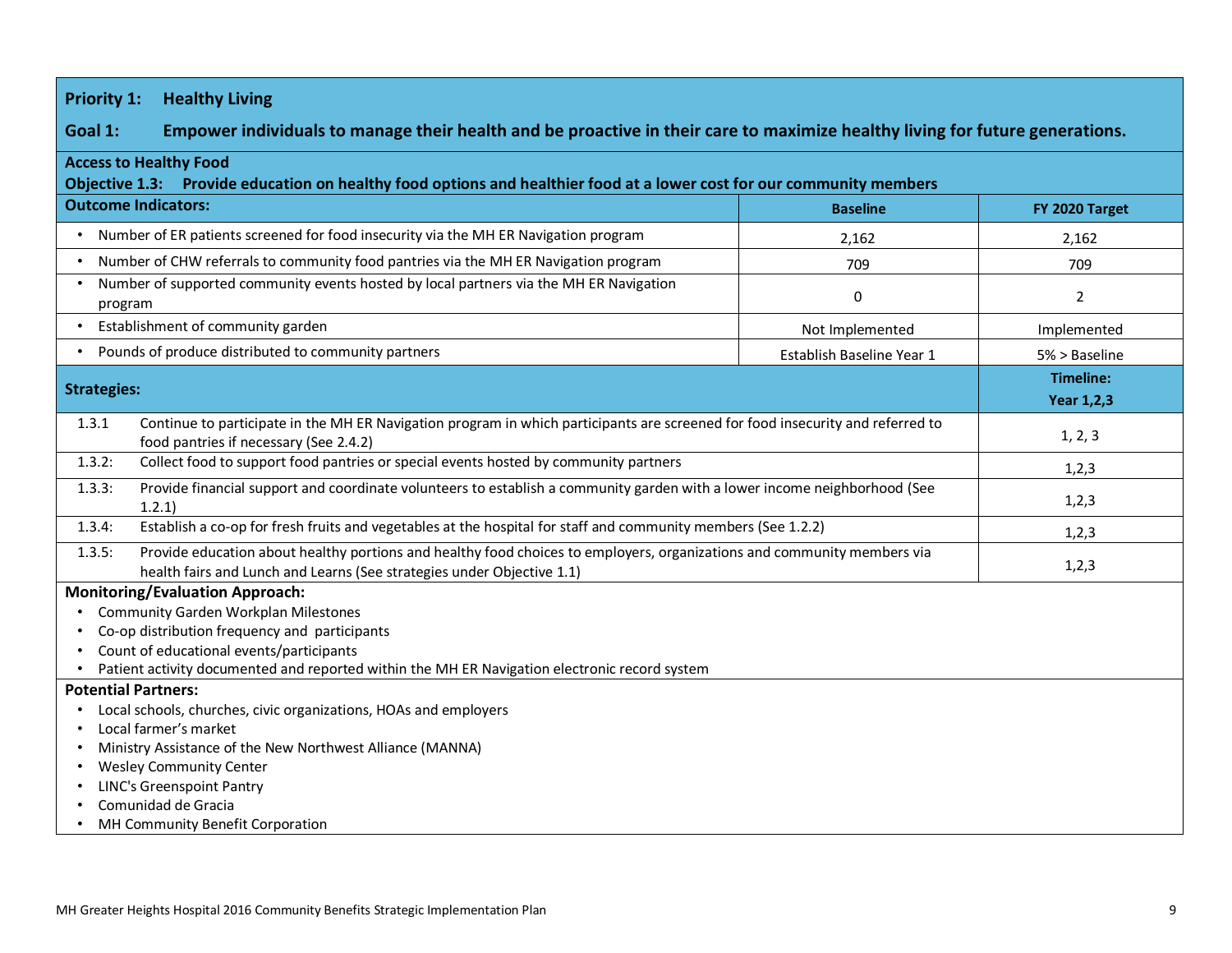| <b>Healthy Living</b><br><b>Priority 1:</b>                                                                                                                                                                                             |                 |                                |  |
|-----------------------------------------------------------------------------------------------------------------------------------------------------------------------------------------------------------------------------------------|-----------------|--------------------------------|--|
| Empower individuals to manage their health and be proactive in their care to maximize healthy living for future generations.<br>Goal 1:                                                                                                 |                 |                                |  |
| <b>Time for/Safety During Physical Activity</b><br>Objective 1.4: Encourage healthy lifestyles through safe exercise practices                                                                                                          |                 |                                |  |
| <b>Outcome Indicators:</b>                                                                                                                                                                                                              | <b>Baseline</b> | FY 2020 Target                 |  |
| Number of students reached in coordination with free physicals                                                                                                                                                                          | $102$ /year     | 150                            |  |
| Partner with local organizations to create safe recreational areas                                                                                                                                                                      | 0 locations     | 3 locations                    |  |
| <b>Strategies:</b>                                                                                                                                                                                                                      |                 | Timeline:<br><b>Year 1,2,3</b> |  |
| Provide financial support to local Little League to support space for fields.<br>1.4.1:                                                                                                                                                 |                 | 1, 2, 3                        |  |
| 1.4.2:<br>Provide free physical examinations for the area schools (i.e., Waltrip and other high schools)                                                                                                                                |                 | 1,2,3                          |  |
| 1.4.3:<br>Provide financial support for the revitalization of Little Thicket Park, Woodlawn Park, and Shady Acres Park                                                                                                                  |                 | 2                              |  |
| <b>Monitoring/Evaluation Approach:</b><br>Roster of student physicals provided<br>Dollars invested in revitalizing parks<br><b>Potential Partners:</b><br>Physicians<br>Local schools, organizations and employers<br>TIRZ <sub>5</sub> |                 |                                |  |
| Sports associations                                                                                                                                                                                                                     |                 |                                |  |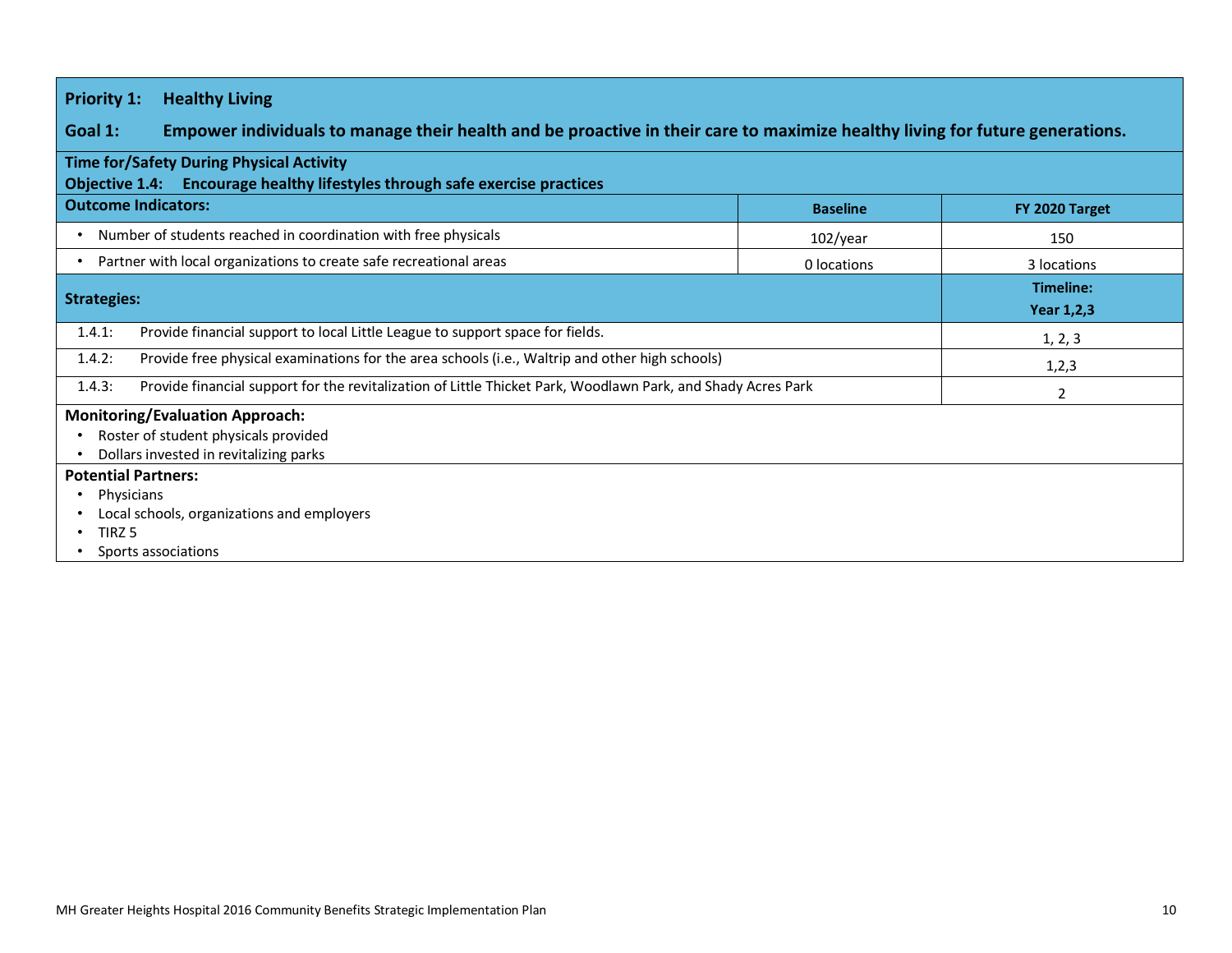| <b>Priority 1:</b><br><b>Healthy Living</b>                                                                                                                        |                 |                                |  |  |
|--------------------------------------------------------------------------------------------------------------------------------------------------------------------|-----------------|--------------------------------|--|--|
| Empower individuals to manage their health and be proactive in their care to maximize healthy living for future generations.<br>Goal 1:                            |                 |                                |  |  |
| <b>Chronic Disease Management</b><br>Objective 1.5: Provide chronic disease management services to increase overall health and well-being of high-risk populations |                 |                                |  |  |
| <b>Outcome Indicators:</b>                                                                                                                                         | <b>Baseline</b> | FY 2020 Target                 |  |  |
| Number of types of chronic disease support groups (Diabetes, COPD)                                                                                                 | 4               | 6                              |  |  |
| HIV Screenings in ER                                                                                                                                               | 561/year        | 600/year                       |  |  |
| <b>Strategies:</b>                                                                                                                                                 |                 | Timeline:<br><b>Year 1,2,3</b> |  |  |
| Maintain current support groups and establish new chronic disease support groups (e.g., diabetes, COPD, CHF) (See 1.1.2)<br>1.5.1:                                 |                 | 1,2,3                          |  |  |
| 1.5.2:<br>Conduct HIV screenings in the ER through the CDC grant                                                                                                   |                 | 1,2,3                          |  |  |
| <b>Monitoring/Evaluation Approach:</b>                                                                                                                             |                 |                                |  |  |
| Count of support group/participants<br>Count of HIV screenings/ % tested positive                                                                                  |                 |                                |  |  |
| <b>Potential Partners:</b><br>Local schools<br>Churches<br>Civic organizations<br><b>HOAs</b><br>Employers<br>Vendors with chronic disease education material      |                 |                                |  |  |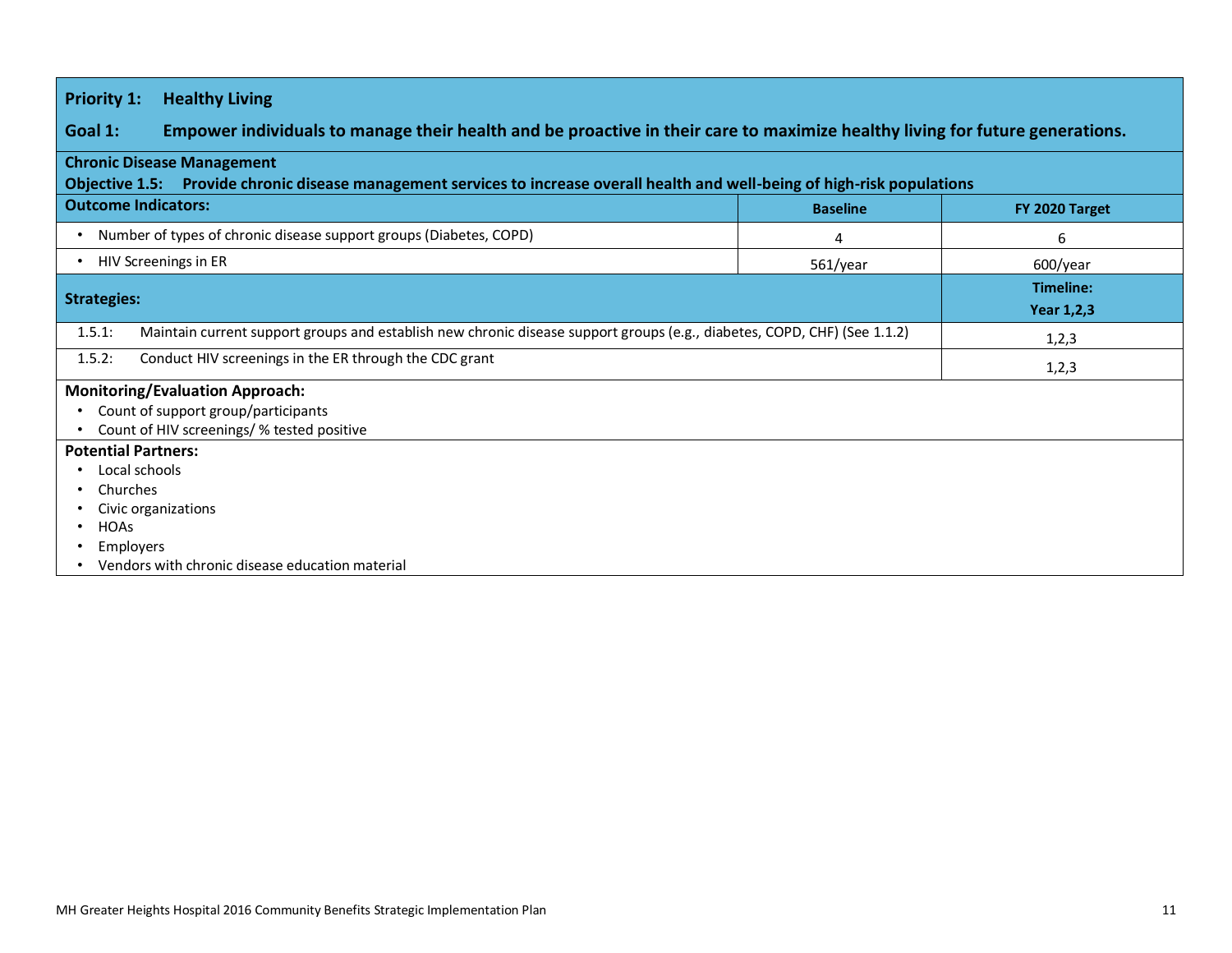### **Priority 2: Access to Health Care**

 $\sim$ 

<span id="page-11-0"></span>

| <b>Priority 2:</b><br><b>Health Care Access</b>                                                                                                                                                                                                                                                                |                                |                |  |  |
|----------------------------------------------------------------------------------------------------------------------------------------------------------------------------------------------------------------------------------------------------------------------------------------------------------------|--------------------------------|----------------|--|--|
| Help the patient get to the right location, at the right cost, at the right time.<br>Goal 2:                                                                                                                                                                                                                   |                                |                |  |  |
| <b>Availability of Primary Care and Specialty Providers</b><br>Objective 2.1: Provide multiple options and avenues for patients to access primary and specialty providers                                                                                                                                      |                                |                |  |  |
| <b>Outcome Indicators:</b>                                                                                                                                                                                                                                                                                     | <b>Baseline</b>                | FY 2020 Target |  |  |
| Number of visits at Greater Heights affiliated MH-Urgent Care                                                                                                                                                                                                                                                  | $1,209$ (March – July)         | 9,000 / year   |  |  |
| Number of visits at Neighborhood Health Center Northwest                                                                                                                                                                                                                                                       | 6,829                          | 7,000          |  |  |
| Number of ER referrals to the Neighborhood Health Center Northwest                                                                                                                                                                                                                                             | 330                            | 345            |  |  |
| Number of Memorial Hermann Medical Group PCPs & NPs                                                                                                                                                                                                                                                            | 4                              | 6              |  |  |
| Number of telemedicine consultations                                                                                                                                                                                                                                                                           | 187/year                       |                |  |  |
| <b>Strategies:</b>                                                                                                                                                                                                                                                                                             | Timeline:<br><b>Year 1,2,3</b> |                |  |  |
| Recruit Primary and Specialty Care Providers to meet community need<br>2.1.1:                                                                                                                                                                                                                                  |                                | 1, 2, 3        |  |  |
| Establish a second urgent care center in the Greater Heights community<br>2.1.2:                                                                                                                                                                                                                               |                                | 1,2,3          |  |  |
| Provision of 24/7 neurological consultations to Greater Heights patients, through the use of telemedicine technologies such as<br>2.1.3:<br>digital imaging and real-time video conferencing providing patients with continuity in treatment, a fast-tracked process, and the<br>most effective drug therapies |                                | 1, 2, 3        |  |  |
| <b>Monitoring/Evaluation Approach:</b>                                                                                                                                                                                                                                                                         |                                |                |  |  |
| Count of MHMG PCPs and NPs - Size of Panels                                                                                                                                                                                                                                                                    |                                |                |  |  |
| Track volumes of under/uninsured treated at Urgent Care, Neighborhood Health Center and CCC                                                                                                                                                                                                                    |                                |                |  |  |
| <b>Potential Partners:</b>                                                                                                                                                                                                                                                                                     |                                |                |  |  |
| <b>Other MHHS entities</b>                                                                                                                                                                                                                                                                                     |                                |                |  |  |
| Local schools, churches, civic organizations, HOAs and employers                                                                                                                                                                                                                                               |                                |                |  |  |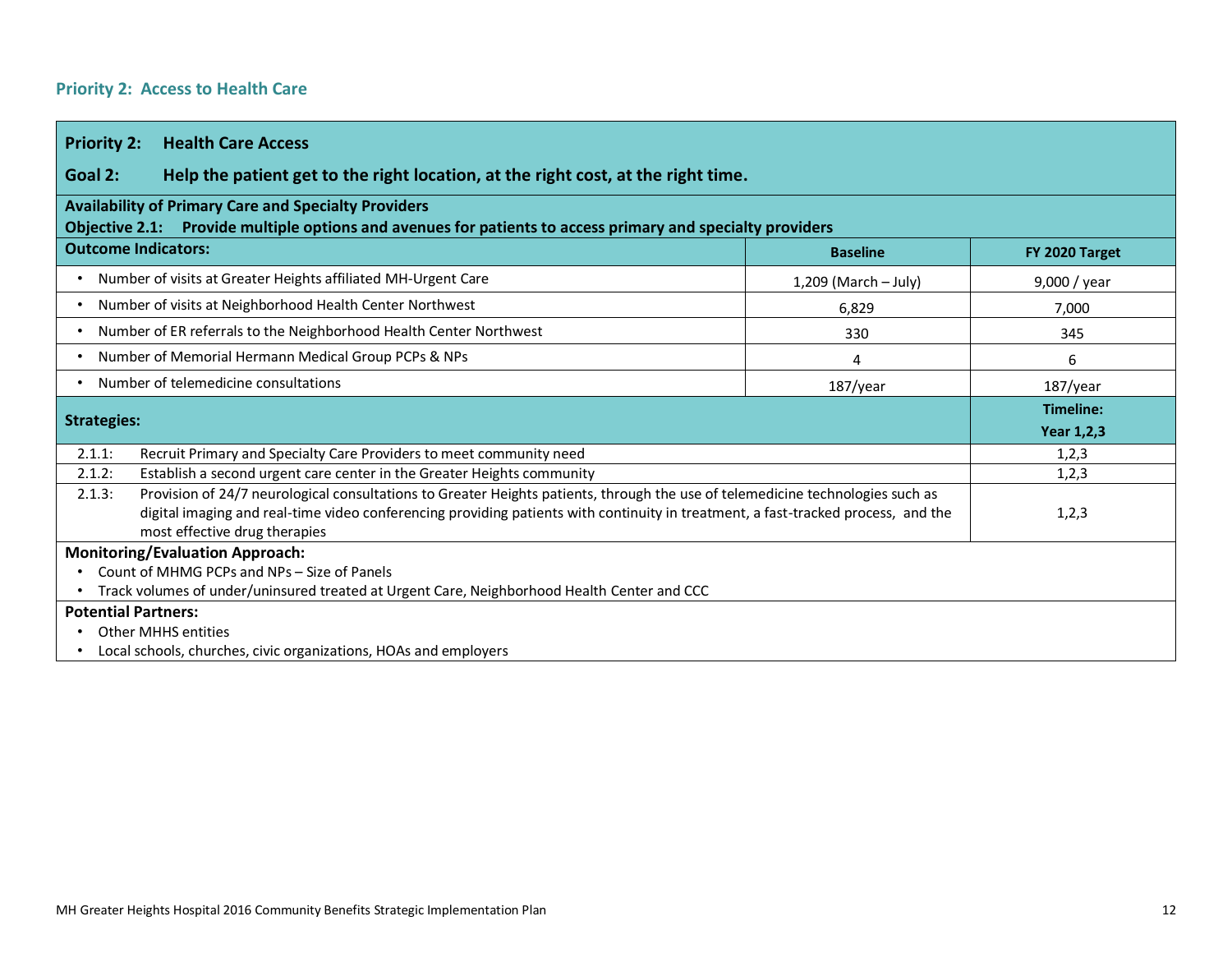| <b>Priority 2:</b><br><b>Health Care Access</b>                                                                                                                                                                                                                                                                                                                 |                 |                                       |  |  |  |
|-----------------------------------------------------------------------------------------------------------------------------------------------------------------------------------------------------------------------------------------------------------------------------------------------------------------------------------------------------------------|-----------------|---------------------------------------|--|--|--|
| Goal 2:<br>Help the patient get to the right location, at the right cost, at the right time.                                                                                                                                                                                                                                                                    |                 |                                       |  |  |  |
| <b>Health Insurance Coverage and Costs</b><br>Provide resources to increase awareness, education, and health insurance coverage and reduce costs for uninsured and underinsured<br><b>Objective 2.2:</b><br>populations                                                                                                                                         |                 |                                       |  |  |  |
| <b>Outcome Indicators:</b>                                                                                                                                                                                                                                                                                                                                      | <b>Baseline</b> | FY 2020 Target                        |  |  |  |
| Number of Class D Prescriptions to the Hogg School- Based Health Center in support of primary<br>medical care provided to uninsured children and teens at no cost                                                                                                                                                                                               | 1,709           | 1,709                                 |  |  |  |
| Neighborhood Health Center GH vouchers issued<br>$\bullet$                                                                                                                                                                                                                                                                                                      | 330             | 345                                   |  |  |  |
| Neighborhood Health Center GH vouchers used                                                                                                                                                                                                                                                                                                                     | 228             | 240                                   |  |  |  |
| % of patients Cardon is able to help assist to get medical insurance coverage                                                                                                                                                                                                                                                                                   | 21%             | 23%                                   |  |  |  |
| <b>Strategies:</b>                                                                                                                                                                                                                                                                                                                                              |                 | <b>Timeline:</b><br><b>Year 1,2,3</b> |  |  |  |
| Provide Class D Prescriptions to the Hogg School Based Health Center in support of primary medical care provided to uninsured<br>2.2.1:<br>children and teens at no cost                                                                                                                                                                                        |                 | 1, 2, 3                               |  |  |  |
| Subsidize the cost for vouchers that are provided for community members to obtain free and reduced cost care at the<br>2.2.2:<br>Neighborhood Health Center GH located next to the emergency room                                                                                                                                                               |                 | 1,2,3                                 |  |  |  |
| Contract with Cardon to consult on all patients who are uninsured or underinsured to connect them with available payor resources<br>2.2.3:<br>Cardon is a third-party eligibility vendor (paid by MHSL) to assist patients with the application process for Medicaid, County<br>Indigent, Affordable Care Act Insurance Exchange, and other third-party payors. |                 | 1,2,3                                 |  |  |  |
| Contract with physicians to provide care for uninsured patients<br>2.2.4                                                                                                                                                                                                                                                                                        |                 | 1,2,3                                 |  |  |  |
| <b>Monitoring/Evaluation Approach:</b><br>Count of vouchers issued and used on a monthly basis<br>Count of patients consulted/converted by Cardon on a monthly basis                                                                                                                                                                                            |                 |                                       |  |  |  |
| <b>Potential Partners:</b><br>Neighborhood Health Center Greater Heights<br>Local schools, churches, civic organizations, HOAs and employers<br>Harris Health (Community Safety Net)<br>Cardon<br>Memorial Hermann Community Benefit Corporation                                                                                                                |                 |                                       |  |  |  |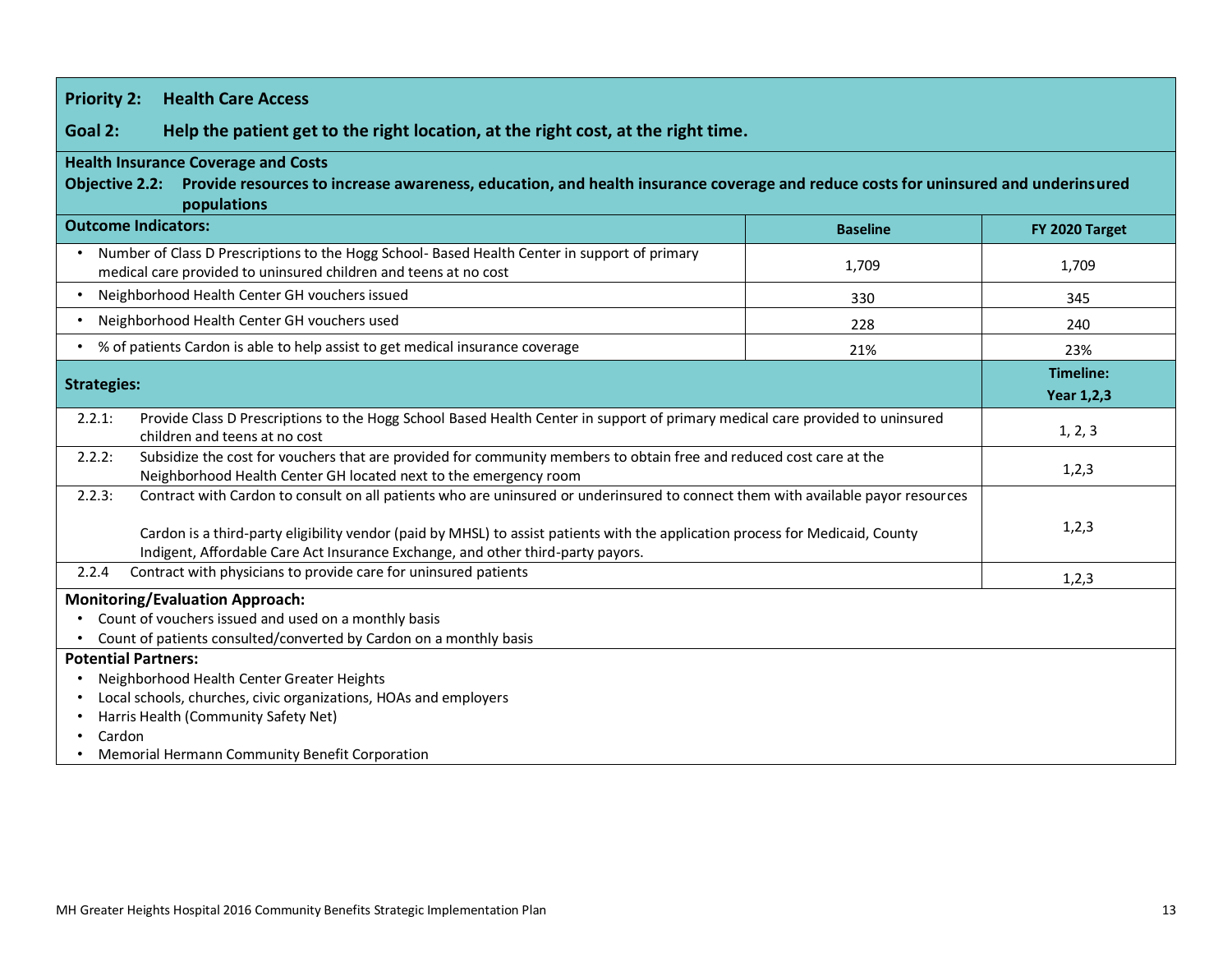| <b>Priority 2:</b><br><b>Health Care Access</b>                                                                                  |                 |                         |  |  |
|----------------------------------------------------------------------------------------------------------------------------------|-----------------|-------------------------|--|--|
| Goal 2:<br>Help the patient get to the right location, at the right cost, at the right time.                                     |                 |                         |  |  |
| Transportation                                                                                                                   |                 |                         |  |  |
| Provide patients in need with just-in-time transportation resources<br>Objective 2.3:                                            |                 |                         |  |  |
| <b>Outcome Indicators:</b>                                                                                                       | <b>Baseline</b> | FY 2020 Target          |  |  |
| <b>Patient Transportation Fees</b>                                                                                               | \$48,000/year   | \$50,000 year           |  |  |
| <b>Strategies:</b>                                                                                                               |                 | Timeline:<br>Year 1,2,3 |  |  |
| Provide bus passes, cab vouchers, and ambulances, and wheelchair vans for free transportation to and from appointments<br>2.3.1: |                 | 1,2,3                   |  |  |
| <b>Monitoring/Evaluation Approach:</b>                                                                                           |                 |                         |  |  |
| Number of vouchers or dollars contributed to subsidized transportation monthly                                                   |                 |                         |  |  |
| <b>Potential Partners:</b>                                                                                                       |                 |                         |  |  |
| Metro, taxi, bus system                                                                                                          |                 |                         |  |  |
| Partner organizations who provide free or reduced cost for transportation                                                        |                 |                         |  |  |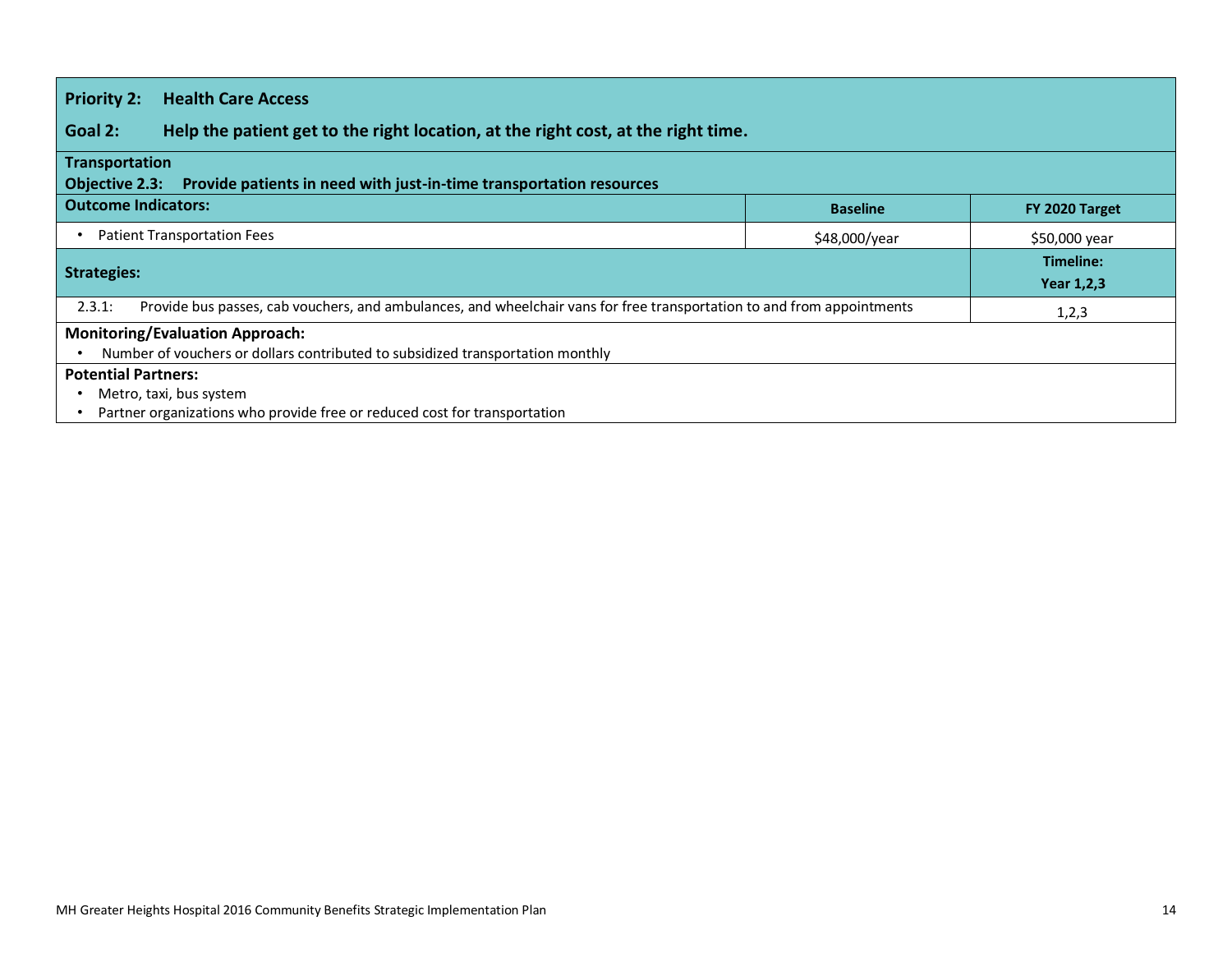| <b>Priority 2:</b><br><b>Health Care Access</b>                                                                                                                                                                                                                                                    |                 |                   |  |  |  |
|----------------------------------------------------------------------------------------------------------------------------------------------------------------------------------------------------------------------------------------------------------------------------------------------------|-----------------|-------------------|--|--|--|
| Goal 2:<br>Help the patient get to the right location, at the right cost, at the right time.                                                                                                                                                                                                       |                 |                   |  |  |  |
| <b>Health Care Navigation</b><br>Objective 2.4: Connect patients to resources to help them understand and navigate their healthcare journey to improve patient outcomes                                                                                                                            |                 |                   |  |  |  |
| <b>Outcome Indicators:</b>                                                                                                                                                                                                                                                                         | <b>Baseline</b> | FY 2020 Target    |  |  |  |
| Number of hospital's associated counties' calls to Nurse Health Line (Harris)                                                                                                                                                                                                                      | 28,581          | 28,581            |  |  |  |
| Number of patients enrolled in the ER Navigation Program<br>$\bullet$                                                                                                                                                                                                                              | 2,332           | 2,332             |  |  |  |
| Number of ER Navigation patient encounters                                                                                                                                                                                                                                                         | 4,500           | 4,500             |  |  |  |
| Number of ER Navigation referrals to community resources                                                                                                                                                                                                                                           | 5,671           | 5,671             |  |  |  |
| Number of ER Navigation scheduled appointments<br>$\bullet$                                                                                                                                                                                                                                        | 302             | 302               |  |  |  |
| Number of disease specific nurse navigators on campus (excluding ER)<br>$\bullet$                                                                                                                                                                                                                  | 4               | 5                 |  |  |  |
| Number of education/support group events hosted or participated in (Objective 1.1)<br>$\bullet$                                                                                                                                                                                                    | 61/year         | 75/year           |  |  |  |
|                                                                                                                                                                                                                                                                                                    |                 | <b>Timeline:</b>  |  |  |  |
| <b>Strategies:</b>                                                                                                                                                                                                                                                                                 |                 | <b>Year 1,2,3</b> |  |  |  |
| Provide a 24/7 free resource via the Nurse Health Line that community members (uninsured and insured) within the MHHS<br>2.4.1:<br>community can call to discuss their health concerns, receive recommendations on the appropriate setting for care, and get<br>connected to appropriate resources |                 | 1, 2, 3           |  |  |  |
| Continue to participate in the MH ER Navigation program in which patients are referred to a medical home (See 1.3.1)<br>2.4.2                                                                                                                                                                      |                 | 1, 2, 3           |  |  |  |
| 2.4.3:<br>Provide Nurse Navigators for disease specific care including oncology, joint, bariatric, and amputation prevention                                                                                                                                                                       |                 | 1,2,3             |  |  |  |
| Provide health care screenings, educational events, health fairs, physicals and utilize the appropriate resources at each event to<br>2.4.4<br>connect patients with the necessary tools to navigate their healthcare journey (See strategies under Objective 1.1)                                 |                 | 1,2,3             |  |  |  |
| <b>Monitoring/Evaluation Approach:</b>                                                                                                                                                                                                                                                             |                 |                   |  |  |  |
| Patient activity documented and reported within the ER Navigation electronic record system<br>$\bullet$                                                                                                                                                                                            |                 |                   |  |  |  |
| Patient calls documented within the Nurse Health Line electronic record system                                                                                                                                                                                                                     |                 |                   |  |  |  |
| <b>Potential Partners:</b>                                                                                                                                                                                                                                                                         |                 |                   |  |  |  |
| Ibn Sina Foundation Clinic<br>$\bullet$                                                                                                                                                                                                                                                            |                 |                   |  |  |  |
| Spring Branch Community Health Center                                                                                                                                                                                                                                                              |                 |                   |  |  |  |
| St. Hope Community Health Center<br>$\bullet$                                                                                                                                                                                                                                                      |                 |                   |  |  |  |
| Legacy Community Health Center                                                                                                                                                                                                                                                                     |                 |                   |  |  |  |
| Houston Area Community Services (HACS)                                                                                                                                                                                                                                                             |                 |                   |  |  |  |
| Memorial Hermann Community Benefit Corporation                                                                                                                                                                                                                                                     |                 |                   |  |  |  |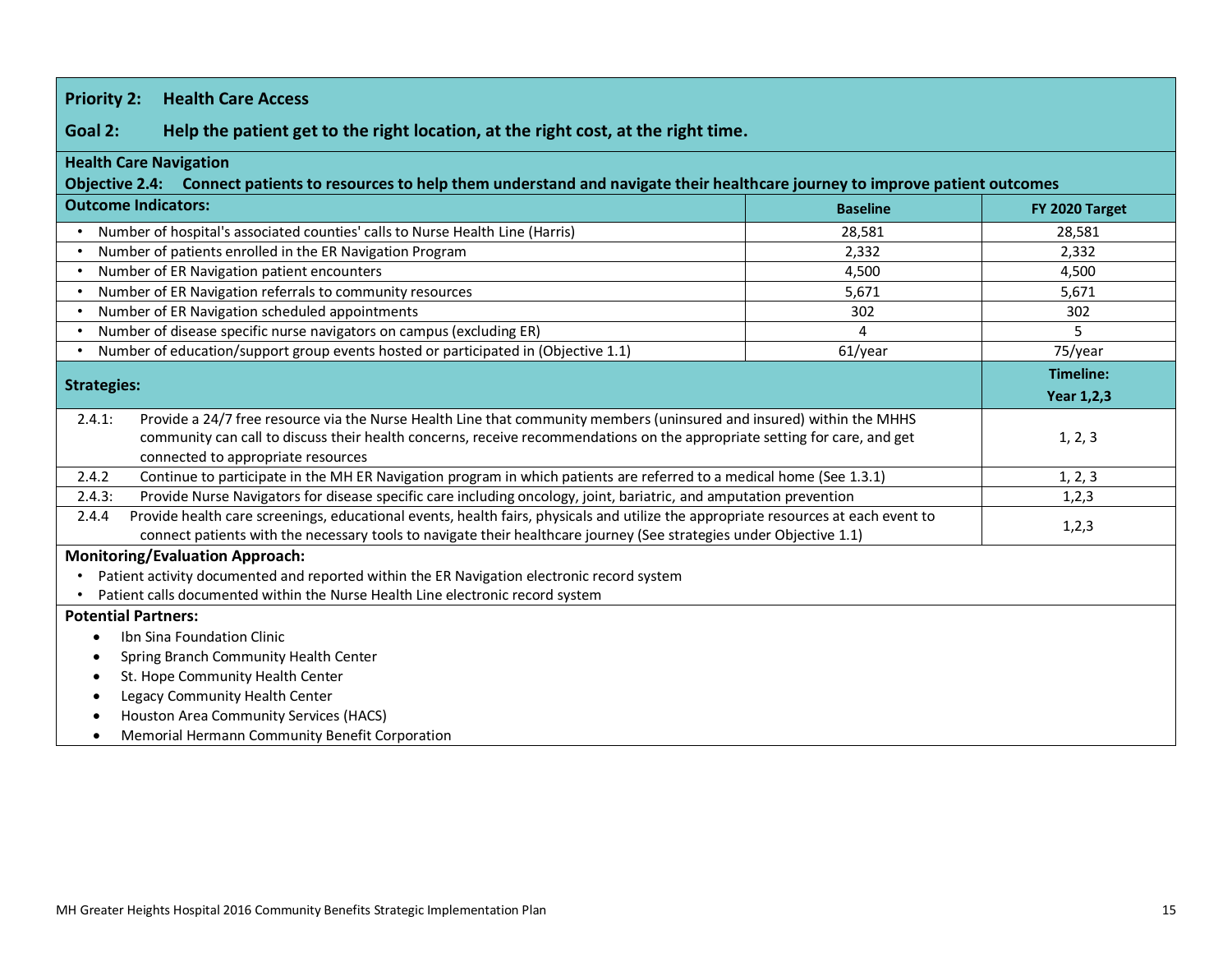### **Priority 3: Behavioral Health**

The following tables provide strategies and outcome indicators that reflect an MHHS system-wide approach to Behavioral Health. Data is not specific to MH Greater Heights Hospital but to the community at large with the exception of reduction in ER encounters that result in a psychiatric inpatient stay through linkages with a network of behavioral partners.

<span id="page-15-0"></span>

| <b>Priority 3:</b>                                                                                                                                                                                                                                                                                                                                                              | <b>Behavioral Health</b>                                                                                                                                                                                                         |                 |                                   |  |  |  |
|---------------------------------------------------------------------------------------------------------------------------------------------------------------------------------------------------------------------------------------------------------------------------------------------------------------------------------------------------------------------------------|----------------------------------------------------------------------------------------------------------------------------------------------------------------------------------------------------------------------------------|-----------------|-----------------------------------|--|--|--|
| Goal 3:<br>Ensure that all community members who are experiencing a mental health crisis have access to appropriate psychiatric<br>specialists at the time of their crisis, are redirected away from the ER, are linked to a permanent, community based mental<br>health provider, and have the necessary knowledge to navigate the system, regardless of their ability to pay. |                                                                                                                                                                                                                                  |                 |                                   |  |  |  |
| <b>Objective 3.1:</b>                                                                                                                                                                                                                                                                                                                                                           | Create nontraditional access points around the community (crisis/ambulatory, acute care, and community-based chronic care<br>management), and link those who need services to permanent providers and resources in the community |                 |                                   |  |  |  |
| <b>Outcome Indicators:</b>                                                                                                                                                                                                                                                                                                                                                      |                                                                                                                                                                                                                                  | <b>Baseline</b> | FY 2020 Target                    |  |  |  |
|                                                                                                                                                                                                                                                                                                                                                                                 | Decrease in the number of ER encounters that result in psychiatric inpatient stay                                                                                                                                                | 1,146           | 1,089<br>5% reduction of baseline |  |  |  |
|                                                                                                                                                                                                                                                                                                                                                                                 | Decrease in number of ER encounters that result in psychiatric inpatient stay at Greater Heights                                                                                                                                 | 114             | 108                               |  |  |  |
|                                                                                                                                                                                                                                                                                                                                                                                 | Number of Memorial Hermann Crisis Clinic total visits                                                                                                                                                                            | 5,400           | 5% over baseline                  |  |  |  |
|                                                                                                                                                                                                                                                                                                                                                                                 | Number of Psychiatric Response Care Management total visits                                                                                                                                                                      | 1,200           | 5% over baseline                  |  |  |  |
|                                                                                                                                                                                                                                                                                                                                                                                 |                                                                                                                                                                                                                                  |                 | Timeline:                         |  |  |  |
| <b>Strategies:</b>                                                                                                                                                                                                                                                                                                                                                              |                                                                                                                                                                                                                                  |                 | <b>Year 1,2,3</b>                 |  |  |  |
| 3.1.1:                                                                                                                                                                                                                                                                                                                                                                          | Provide mental health assessment, care, and linkage to services in an acute care setting, 24x7 to services at Greater Heights                                                                                                    |                 | 1,2,3                             |  |  |  |
| Create nontraditional community access to psychiatric providers for individuals experiencing a mental health crisis. Clinical Social<br>3.1.2:<br>Workers connect the target population to on-going behavioral health care                                                                                                                                                      | 1,2,3                                                                                                                                                                                                                            |                 |                                   |  |  |  |
| 3.1.3:                                                                                                                                                                                                                                                                                                                                                                          | Engage individuals with a chronic mental illness and work to maintain engagement with treatment and stability in the community<br>via enrollment in community-based mental health case management program                        |                 | 1,2,3                             |  |  |  |
| <b>Monitoring/Evaluation Approach:</b>                                                                                                                                                                                                                                                                                                                                          |                                                                                                                                                                                                                                  |                 |                                   |  |  |  |
| EMR/registration system (track and trend daily, weekly, monthly)                                                                                                                                                                                                                                                                                                                |                                                                                                                                                                                                                                  |                 |                                   |  |  |  |
| <b>Potential Partners:</b>                                                                                                                                                                                                                                                                                                                                                      |                                                                                                                                                                                                                                  |                 |                                   |  |  |  |
| System acute care campuses                                                                                                                                                                                                                                                                                                                                                      |                                                                                                                                                                                                                                  |                 |                                   |  |  |  |
|                                                                                                                                                                                                                                                                                                                                                                                 | Memorial Hermann Medical Group                                                                                                                                                                                                   |                 |                                   |  |  |  |
| Network of public and private providers                                                                                                                                                                                                                                                                                                                                         |                                                                                                                                                                                                                                  |                 |                                   |  |  |  |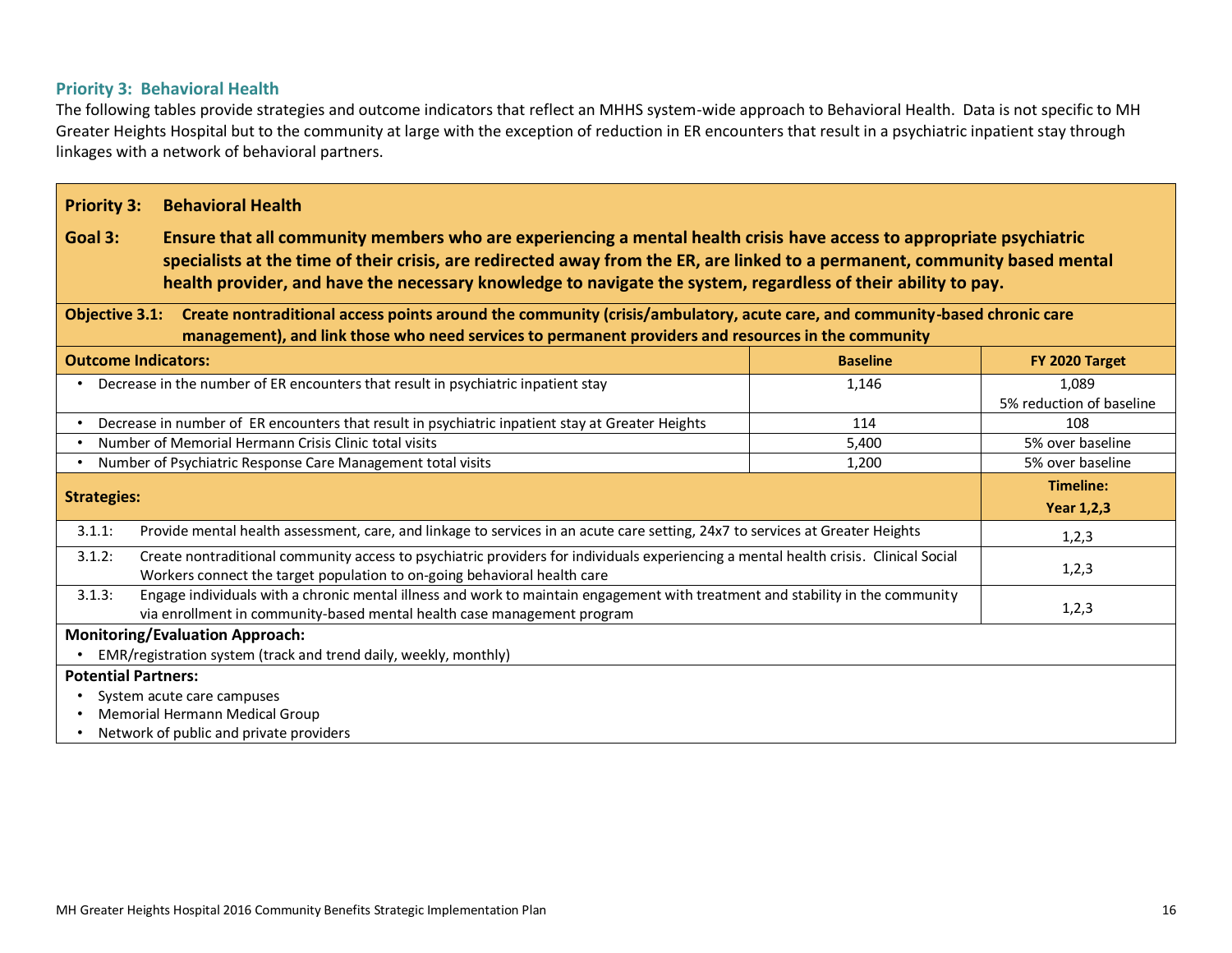### **Priority 3: Behavioral Health**

### **Goal 3: Ensure that all community members who are experiencing a mental health crisis have access to appropriate psychiatric specialists at the time of their crisis, are redirected away from the ER, are linked to a permanent, community based mental health provider, and have the necessary knowledge to navigate the system, regardless of their ability to pay.**

### **Objective 3.2: Reduce stigma in order to promote mental wellness and improve community awareness that mental health is part of physical health and overall well-being**

| <b>Outcome Indicators:</b>                                                                                                   | <b>Baseline</b>                                | FY 2020 Target                                      |  |
|------------------------------------------------------------------------------------------------------------------------------|------------------------------------------------|-----------------------------------------------------|--|
| Number of presentations/educational sessions for healthcare professionals within MHHS                                        | 50 sessions per year                           | 5% increase over baseline                           |  |
| Number of presentations/educational sessions for corporations                                                                | 5                                              | 5% over baseline                                    |  |
| Number of trainings at GH ER Nursing Trainings (time includes training material development and<br>implementation)           | 5 trainings (8 hours)                          | 5 trainings (8 hours)                               |  |
| GH Med Floor Nursing debriefing                                                                                              | 1 training (3 hours)                           | 1 training (3 hours)                                |  |
| GH Management and communication with disruptive patients (time includes training material<br>development and implementation) | 1 training (4 hours)                           | 1 training (4 hours)                                |  |
| Training on Acute Care Concepts - system nurse resident program                                                              | 15 trainings<br>(45 hours total/3 hours each)* | 15 trainings<br>(45 hours total/3 hours<br>$each)*$ |  |
| Training on CMO Roundtable - system-wide                                                                                     | 1 training (2 hours)*                          | 1 training (2 hours)*                               |  |
| *Total time includes training material development and implementation                                                        |                                                |                                                     |  |
|                                                                                                                              |                                                | Timeline:                                           |  |
| <b>Strategies:</b>                                                                                                           |                                                | <b>Year 1,2,3</b>                                   |  |
| Provide mental health education sessions within the MH health system for nurses and physicians<br>3.2.1:                     |                                                | 1,2,3                                               |  |
| Work with employer solutions group to provide education and training with corporations on MH topics (stress, PTSD)<br>3.2.2: |                                                | 1,2,3                                               |  |
| <b>Monitoring/Evaluation Approach:</b>                                                                                       |                                                |                                                     |  |
| Requests for presentations and sessions tracked via calendar/excel                                                           |                                                |                                                     |  |
| <b>Potential Partners:</b>                                                                                                   |                                                |                                                     |  |
| System acute care campuses                                                                                                   |                                                |                                                     |  |
| System Marketing and Communications                                                                                          |                                                |                                                     |  |
| Employer solutions group                                                                                                     |                                                |                                                     |  |